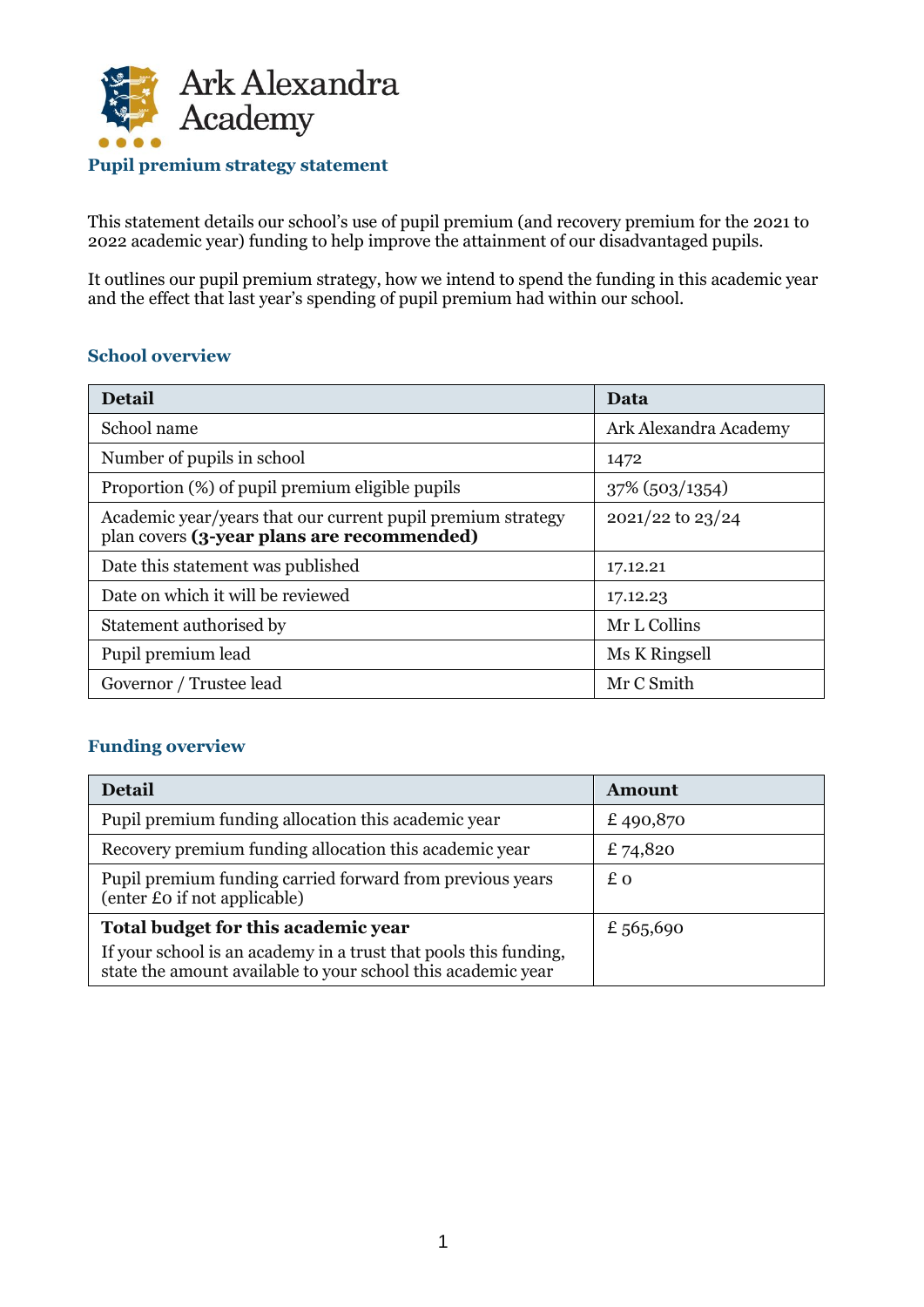

#### **Statement of intent**

At Ark Alexandra Academy we target the use of Pupil Premium Grant funding to ensure that our disadvantaged pupils receive the highest quality of education to enable them to become equipped to become active citizens of society.

We recognise that disadvantaged children can face a wide range of barriers which may impact on their learning. One of the main barriers for our current PP students is the impact of the pandemic.

Our key focus is to provide a high-quality education to pupils that prepares all for the next stage of their lives.

• This involves training teachers and wider staff to be better able to meet the needs of pupils through a curriculum that focuses on the academic, pastoral and cultural needs of pupils.

• At Ark Alexandra, many pupils start school with low attainment and our aim is to ensure that they make accelerated progress as they move through the school and on to the next stage of their education.

• We focus our Pupil Premium spending, primarily on improving the quality of education pupils receive in line with research from the EEF (Education Endowment Foundation) and adopt a child-centred approach which involves targeted intervention and the provision of wider opportunities to address to academic, pastoral and cultural gaps where needed.

• The high level of socio-economic disadvantage that exists within the school means that a whole cohort approach is required.

Priorities

- 1. Improved self-confidence, self-esteem, and participation in learning.
- 2. Self-regulation in the classroom, through class teaching, targeted intervention, and enrichment.
- 3. Inclusive teaching and curriculum equity.
- 4. Remove barriers to learning created by poverty, family circumstance and background.
- 5. Narrow the attainment gaps between disadvantaged pupils and their non-disadvantaged counterparts both within school and nationally.
- 6. Access a wide range of opportunities to develop their knowledge and understanding of the world.

#### **Challenges**

This details the key challenges to achievement that we have identified among our disadvantaged pupils.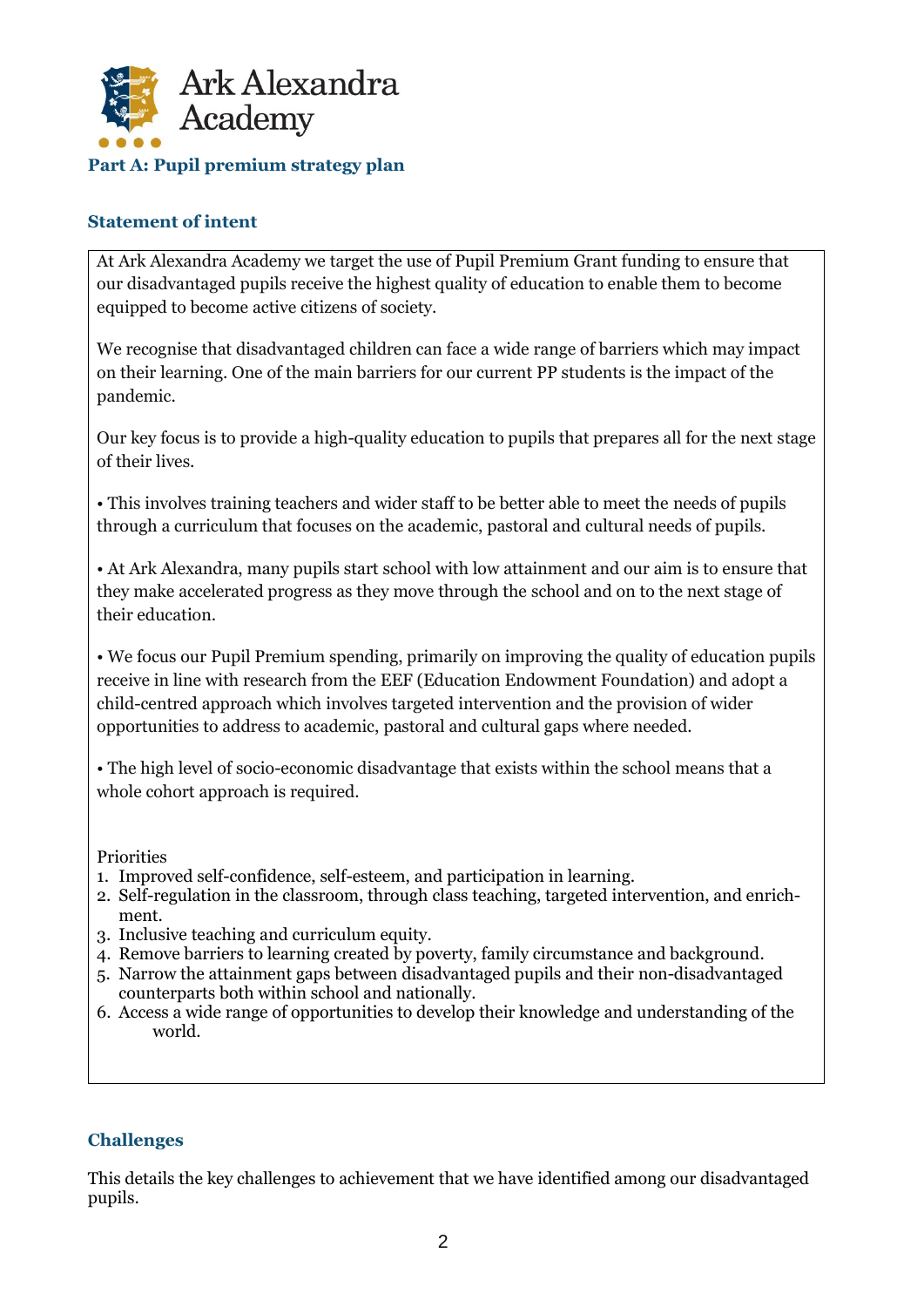

|    | <b>Challenge</b><br>number                                                                             | Detail of challenge                                                                                                                                                                                                                                                                                                                                                                                                                                                                                                                                                                                                                                                                                                                                                                                                                                                                                                               |
|----|--------------------------------------------------------------------------------------------------------|-----------------------------------------------------------------------------------------------------------------------------------------------------------------------------------------------------------------------------------------------------------------------------------------------------------------------------------------------------------------------------------------------------------------------------------------------------------------------------------------------------------------------------------------------------------------------------------------------------------------------------------------------------------------------------------------------------------------------------------------------------------------------------------------------------------------------------------------------------------------------------------------------------------------------------------|
| 1. | Literacy,<br>oracy and<br>fluency -                                                                    | Some students have low levels of literacy which impedes their learning and<br>them<br>confidence 19% of years 7-11 have a reading age of 9 or below and 7% with a<br>reading age of 5 or 6. This clearly impacts on their attainment in KS4                                                                                                                                                                                                                                                                                                                                                                                                                                                                                                                                                                                                                                                                                       |
|    | 2. Digital<br>Poverty                                                                                  | - lack of access to devices and/or broadband                                                                                                                                                                                                                                                                                                                                                                                                                                                                                                                                                                                                                                                                                                                                                                                                                                                                                      |
| 3. | Numeracy<br>levels                                                                                     | . 20% of all year 7 students enter Ark Alexandra with numeracy levels below<br>that of the national standard                                                                                                                                                                                                                                                                                                                                                                                                                                                                                                                                                                                                                                                                                                                                                                                                                      |
| 4. | Limited<br>cultural<br>capital incl.<br>connections<br>to university<br>and<br>professional<br>careers | Access to Extracurricular activities Our disadvantaged students attend less<br>clubs and activities outside of school than our non-disadvantaged students<br>and as such miss out on the social skills, cultural capital and personal<br>growth that can be gained from attending such activities                                                                                                                                                                                                                                                                                                                                                                                                                                                                                                                                                                                                                                 |
| 5. | Low<br>aspirations                                                                                     | A lack of aspiration of some students, mostly PP. CEIAG - Students need to<br>have a clear aspiration for the future that explains to them why they need to<br>do well in their exams. Pupils in Hastings are overall less likely to progress<br>into sustained further education: 55% of all pupils compared to 66%<br>nationally. This gap widens for disadvantaged pupils with 49% progressing<br>into sustained further education compared to 65% of disadvantaged pupils<br>nationally. Far fewer pupils in Hastings attend universities that demand the<br>best A levels or equivalent; only 8% of all pupils in Hastings progress to the<br>top third universities, compared to 17% nationally. Disadvantaged pupils in<br>Hastings are less likely to progress into sustained education, employment or<br>training at age nineteen than their peers nationally, 8% were recorded as<br>having no activity captured post19 |
| 6. | Challenges<br>with<br>organisation<br>and<br>completion<br>of<br>independent<br>learning.              | The disengagement and behaviour of some PP students has a detrimental<br>impact on attainment, progress and attendance. Attainment in Hastings is<br>lower than the national average and disadvantaged pupils are particularly at<br>risk of low outcomes. 50% of pupils achieved A*-C in GCSE English and<br>maths in 2016, compared with 63% nationally. Disadvantaged pupils made<br>less progress than their peers and achieved on average half a GCSE grade<br>less than their peers nationally. A PP student is three times more likely to<br>receive an exclusion than a non-pupil premium student.                                                                                                                                                                                                                                                                                                                        |
| 7. | Lower levels<br>of<br>confidence                                                                       | Self-confidence and resilience. Young people from Hastings are more likely<br>to be 'not in education, employment or training' (NEET) than young people<br>in other areas and are less likely to progress to higher education. Employers<br>tell us that several young people lack the essential skills for employment -<br>such as motivation, timekeeping, self-control and perseverance. Hastings<br>has high rates for the incidence of depression and prevalence of severe<br>mental illness; emergency admissions due to mental health or self-harm,<br>working age people claiming Employment Support Allowance due to mental<br>health problems.                                                                                                                                                                                                                                                                          |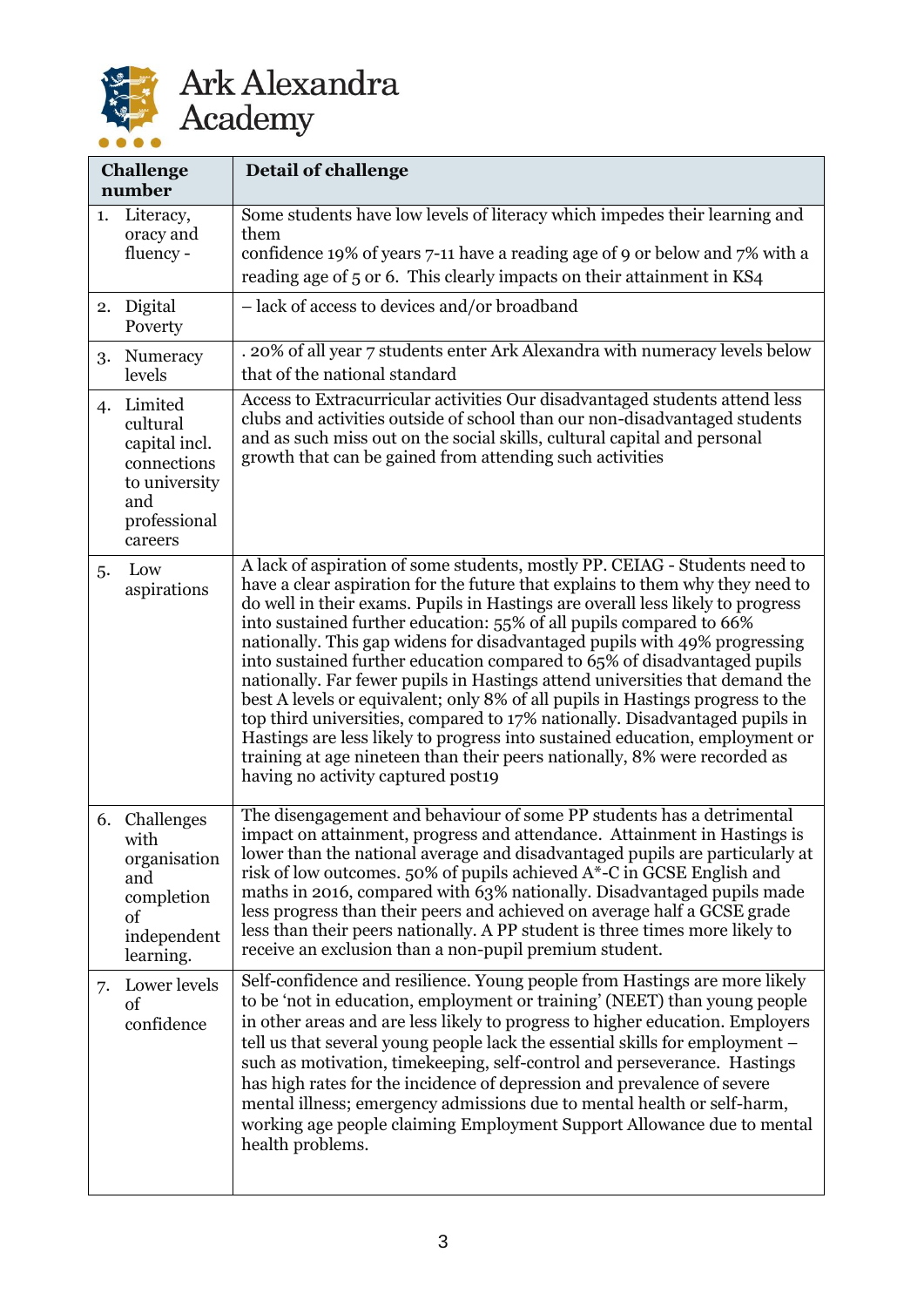

| 8. | Multiple<br>Deprivation | Lack of social mobility. In 2019 Hastings was ranked 17th of Local<br>Authority Districts with the highest proportion of neighbourhoods in the<br>most deprived 10% of neighbourhoods nationally. Hastings is 14th of the<br>20 local authority districts with the highest proportions of income and<br>employment deprivation. It is 15th of the 20 local authority districts with<br>the highest proportions of children in income deprivation. The index<br>compared the chances that a child from a disadvantaged background will<br>do well at school and get a good job. In the most recent Social Mobility<br>Index Hastings ranked 299th. We believe that basics $(4 + in$ English and<br>Maths) are the essential life currency. Although the boys Pupil Premium<br>gap has closed in 2019, the girls has widened. |
|----|-------------------------|-----------------------------------------------------------------------------------------------------------------------------------------------------------------------------------------------------------------------------------------------------------------------------------------------------------------------------------------------------------------------------------------------------------------------------------------------------------------------------------------------------------------------------------------------------------------------------------------------------------------------------------------------------------------------------------------------------------------------------------------------------------------------------------------------------------------------------|
|----|-------------------------|-----------------------------------------------------------------------------------------------------------------------------------------------------------------------------------------------------------------------------------------------------------------------------------------------------------------------------------------------------------------------------------------------------------------------------------------------------------------------------------------------------------------------------------------------------------------------------------------------------------------------------------------------------------------------------------------------------------------------------------------------------------------------------------------------------------------------------|

## **Intended outcomes**

This explains the outcomes we are aiming for **by the end of our current strategy plan**, and how we will measure whether they have been achieved.

| <b>Intended outcome</b>                                                                                                                      | <b>Success criteria</b>                                                                                                                                                                                                                                                                                               |
|----------------------------------------------------------------------------------------------------------------------------------------------|-----------------------------------------------------------------------------------------------------------------------------------------------------------------------------------------------------------------------------------------------------------------------------------------------------------------------|
| Improved self-confidence, self-esteem, and<br>participation in learning                                                                      | Students are independent learners, self-<br>$\bullet$<br>regulating learning outside of the<br>classroom – SENECA access and analysis                                                                                                                                                                                 |
| High level of attendance for PP Pupils                                                                                                       | The target is at least inline with peers by<br>$\bullet$<br>the end of 2021/22<br>Above 95% from 22/23<br>$\bullet$                                                                                                                                                                                                   |
| Inclusive teaching and curriculum equity                                                                                                     | The universal offer is evident in every<br>$\bullet$<br>classroom<br>All students receive the full offer of the<br>curriculum. That the curriculum is<br>adapted successfully where low levels of<br>literacy or numeracy are present                                                                                 |
| Remove barriers to learning created by poverty,<br>family circumstance and background                                                        | All students have access to the digital<br>$\bullet$<br>strategy<br>Attendance data at parents' evenings<br>$\bullet$<br>Progression to selective/elite post 16<br>$\bullet$<br>institutions data<br>Tracking of cultural capital and<br>$\bullet$<br>enrichment opportunities<br>Student voice feedback<br>$\bullet$ |
| Narrow the attainment gaps between<br>disadvantaged pupils and their non-<br>disadvantaged counterparts both within school<br>and nationally | Disadvantaged Progress 8 is inline or<br>$\bullet$<br>above their peers from their starting<br>points<br>Disadvantaged progress is above the<br>$\bullet$<br>national disadvantage progress                                                                                                                           |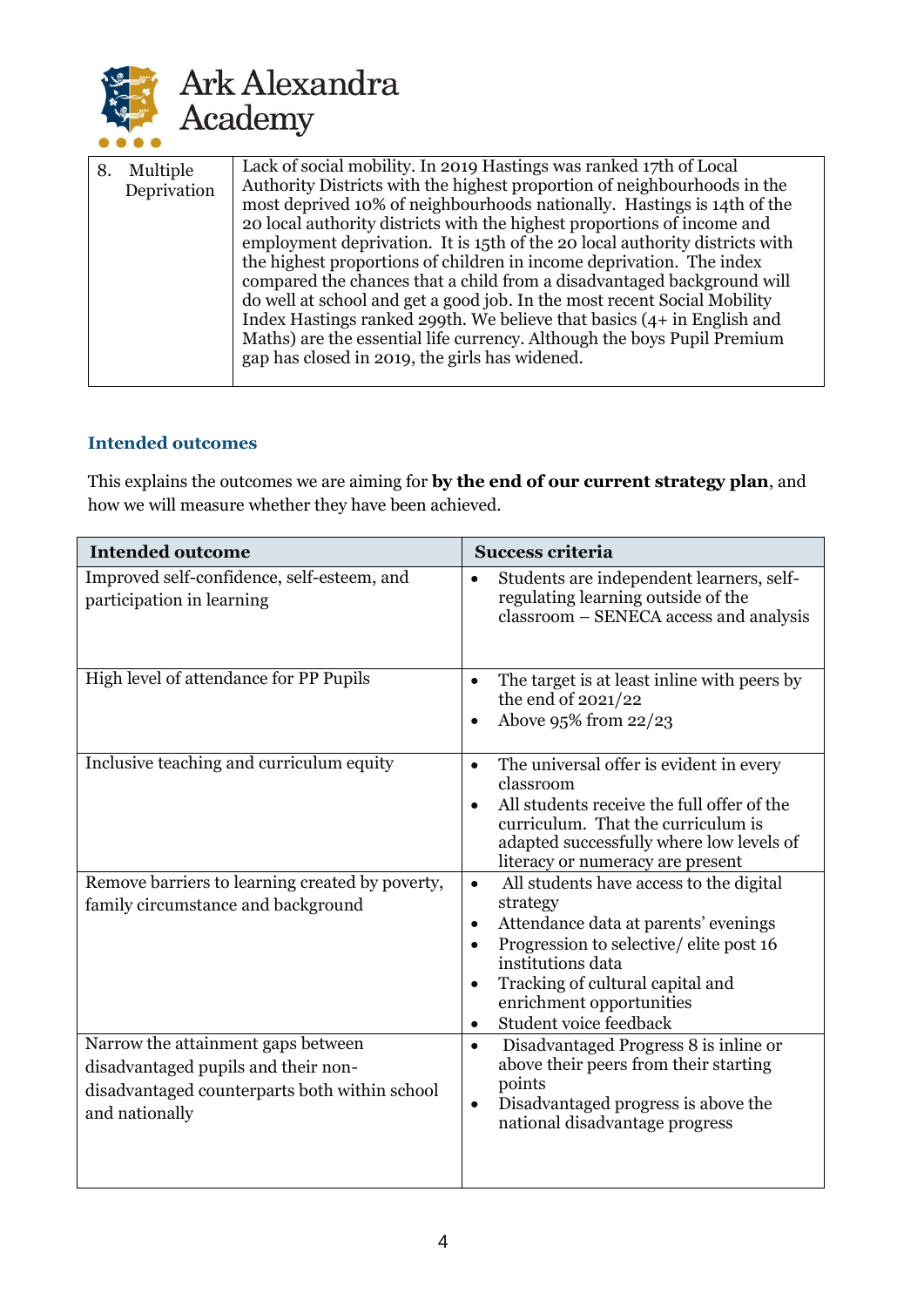

| <b>Intended outcome</b>                                                                           | <b>Success criteria</b>                                                                                                                                                                           |
|---------------------------------------------------------------------------------------------------|---------------------------------------------------------------------------------------------------------------------------------------------------------------------------------------------------|
| Access a wide range of opportunities to develop<br>their knowledge and understanding of the world | All students are encouraged to take part<br>in enrichment activities<br>Tracking of cultural capital and<br>enrichment opportunities<br>All students receive the full offer of the<br>curriculum. |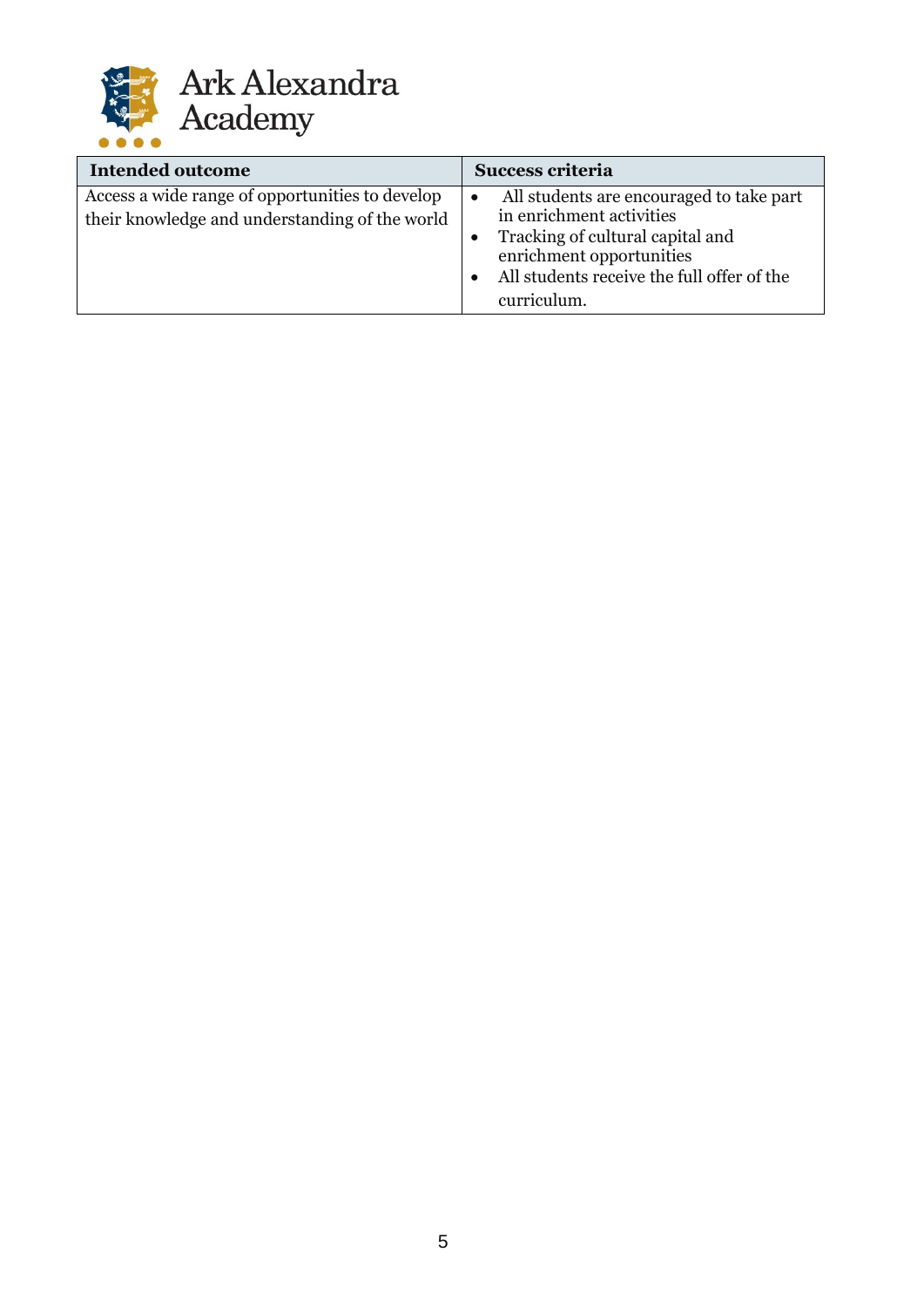

# **Activity in this academic year**

This details how we intend to spend our pupil premium (and recovery premium funding) **this academic year** to address the challenges listed above.

# **Teaching (for example, CPD, recruitment and retention)**

Budgeted cost: £ 237,589

| Activity                                                                                                  | Evidence that supports this approach                                                                                                                                                                                                                                                                                             | Challenge<br>number(s)<br>addressed |
|-----------------------------------------------------------------------------------------------------------|----------------------------------------------------------------------------------------------------------------------------------------------------------------------------------------------------------------------------------------------------------------------------------------------------------------------------------|-------------------------------------|
| Reading strategy embedded<br>across all lessons                                                           | Acquiring disciplinary literacy is key for<br>students as they learn new, more complex<br>concepts in each subject:<br><b>Improving Literacy in Secondary Schools</b><br>Reading comprehension, vocabulary and<br>other literacy skills are heavily linked with<br>attainment in maths and English:<br>word-gap.pdf (oup.com.cn) | 1, 3, 5, 7, 8                       |
| Train inclusion staff in literacy<br>strategies to support students'<br>reintegration to lessons          | Recommendation 1<br>https://educationendowmentfoundation.org.<br>uk/education-evidence/guidance-<br>reports/literacy-ks3-ks4                                                                                                                                                                                                     | 1, 3, 7, 8                          |
|                                                                                                           | https://educationendowmentfoundation.org.<br>uk/education-evidence/teaching-learning-<br>toolkit/reading-comprehension-strategies                                                                                                                                                                                                |                                     |
|                                                                                                           | https://educationendowmentfoundation.org.<br>uk/education-evidence/guidance-<br>reports/effective-professional-development                                                                                                                                                                                                       |                                     |
| Teachers trained and<br>supported with the live<br>modelling and marking<br>approach. Students respond to | A key factor for attainment and progress is<br>effective teaching, as highlighted by the<br>Sutton Trust's 2011 report, which revealed<br>that the effects of high-quality teaching are                                                                                                                                          | 1, 3, 5, 7, 8                       |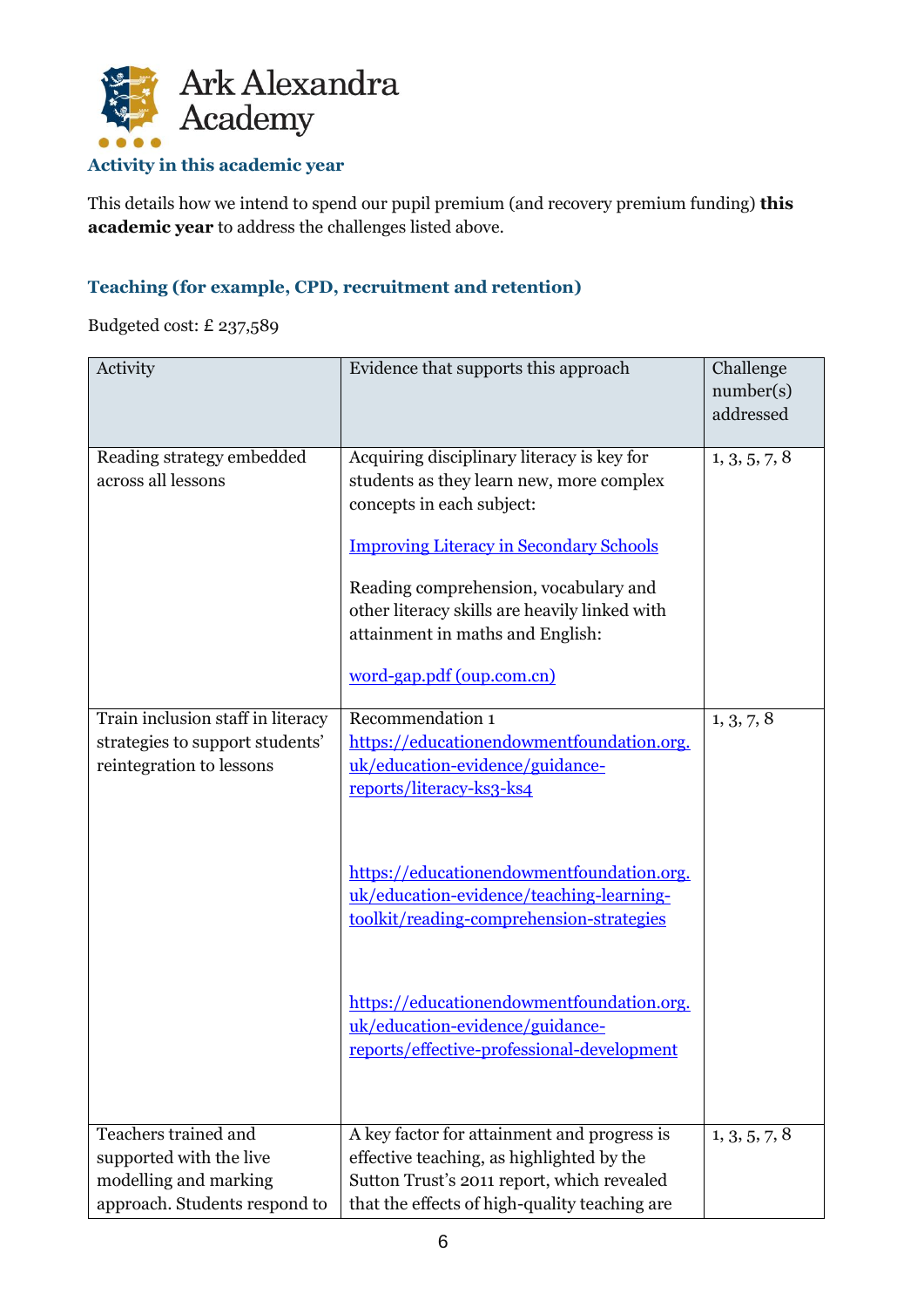

| the marking immediately. Re-    | especially significant for pupils from                                                    |            |
|---------------------------------|-------------------------------------------------------------------------------------------|------------|
| visited at various points to    | disadvantaged backgrounds. Dixons Kings                                                   |            |
| improve practice                | Academy had a higher than average PPG                                                     |            |
|                                 | percentage at 46%. Above all, they prioritised                                            |            |
|                                 | effective teaching. Weekly individual                                                     |            |
|                                 | coaching sessions help to support teachers                                                |            |
|                                 | and subject-specific CPD improves the quality                                             |            |
|                                 | of our pedagogical content knowledge.                                                     |            |
|                                 | Improving teaching raises outcomes for all,                                               |            |
|                                 | but is disproportionately beneficial for the                                              |            |
|                                 | most disadvantaged, so it is always the best                                              |            |
|                                 | place to start.                                                                           |            |
|                                 | https://epi.org.uk/publications-and-                                                      |            |
|                                 | research/effects-high-quality-professional-                                               |            |
|                                 | development/                                                                              |            |
|                                 | https://educationendowmentfoundation.org.                                                 |            |
|                                 | uk/education-evidence/teaching-learning-                                                  |            |
|                                 | toolkit/feedback                                                                          |            |
|                                 |                                                                                           |            |
|                                 |                                                                                           |            |
|                                 |                                                                                           |            |
|                                 | https://educationendowmentfoundation.org.<br>uk/education-evidence/teaching-learning-     |            |
|                                 | toolkit/metacognition-and-self-regulation                                                 |            |
|                                 |                                                                                           |            |
| PP students targeted for        | https://educationendowmentfoundation.org.                                                 | 1, 3, 7, 8 |
| questioning. Training for staff | uk/education-evidence/guidance-                                                           |            |
| on how to question in the       | reports/feedback                                                                          |            |
| classroom and how to deal       |                                                                                           |            |
| with limited responses          |                                                                                           |            |
|                                 | https://educationendowmentfoundation.org.                                                 |            |
|                                 | uk/education-evidence/teaching-learning-                                                  |            |
|                                 | toolkit/metacognition-and-self-regulation                                                 |            |
|                                 |                                                                                           |            |
| HODs to identify numeracy       | https://educationendowmentfoundation.org.                                                 | 3          |
| topics and ensure they are      | uk/education-evidence/guidance-                                                           |            |
| explicit in their SOL           | reports/maths-ks-2-3                                                                      |            |
|                                 |                                                                                           |            |
| Tracking of engagement from     | https://assets.publishing.service.gov.uk/gove<br>rnment/uploads/system/uploads/attachment | 1, 2, 3    |
| home                            | data/file/413197/The Pupil Premium -                                                      |            |
|                                 | How schools are spending the funding.                                                     |            |
|                                 | pdf                                                                                       |            |
|                                 |                                                                                           |            |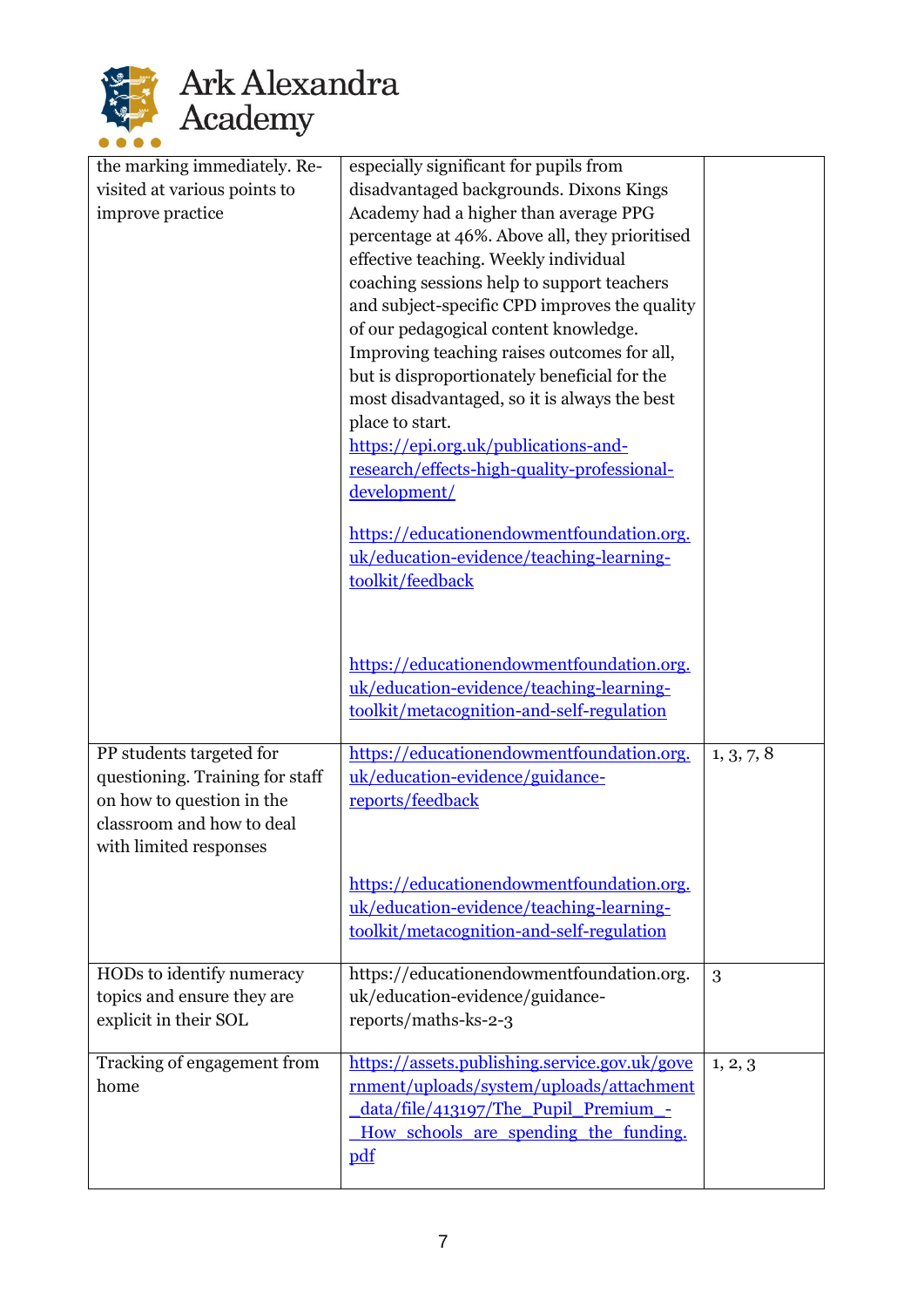

| Staff, student and parent   | https://educationendowmentfoundation.org. | 1, 3, 7, 8 |
|-----------------------------|-------------------------------------------|------------|
| Training on Insight, SENECA | uk/education-evidence/guidance-           |            |
| and Hegarty Maths           | reports/digital                           |            |
|                             |                                           |            |
|                             |                                           |            |
|                             |                                           |            |

# **Targeted academic support (for example, tutoring, one-to-one support structured interventions)**

Budgeted cost: £ 214,962 (38%)

| <b>Activity</b>                                                                                                     | Evidence that supports this approach                                                                                                                                                                                                                                                                            | <b>Challenge</b><br>number(s)<br>addressed |
|---------------------------------------------------------------------------------------------------------------------|-----------------------------------------------------------------------------------------------------------------------------------------------------------------------------------------------------------------------------------------------------------------------------------------------------------------|--------------------------------------------|
| Use of the<br>mastery<br>curricula in<br>English, Maths,<br>Science,<br>Geography and<br>Music<br>Analysis of pupil | EEF Toolkit report on mastery learning.<br>https://educationendowmentfoundation.org.uk/education-<br>evidence/guidance-reports/feedback                                                                                                                                                                         | 1, 3, 6 & 7                                |
| need<br>Analysis of<br>reading age data                                                                             | The EEF Guide to the Pupil Premium-Autumn 2021<br>Diagnosing your pupils' needs                                                                                                                                                                                                                                 | $\mathbf{1}$                               |
| Roll out of<br>accelerated<br>reader to year 7<br>and 8                                                             | Recommendation 3<br>https://educationendowmentfoundation.org.uk/education-<br>evidence/guidance-reports/literacy-ks3-ks4                                                                                                                                                                                        | $\mathbf{1}$                               |
| Increase reading<br>for pleasure                                                                                    | Reading comprehension strategies can have a positive impact<br>on pupils' ability to understand a text, and this is particularly<br>the case when interventions are delivered over a shorter<br>timespan:<br>Reading comprehension strategies   Toolkit Strand   Education<br><b>Endowment Foundation   EEF</b> | 1, 4, 5, 7, 8                              |
| Lack of<br>vocabulary with<br>certain students<br>and subjects<br>across the school                                 | Recommendation 2<br>https://educationendowmentfoundation.org.uk/education-<br>evidence/guidance-reports/literacy-ks3-ks4                                                                                                                                                                                        | 1, 7, 8                                    |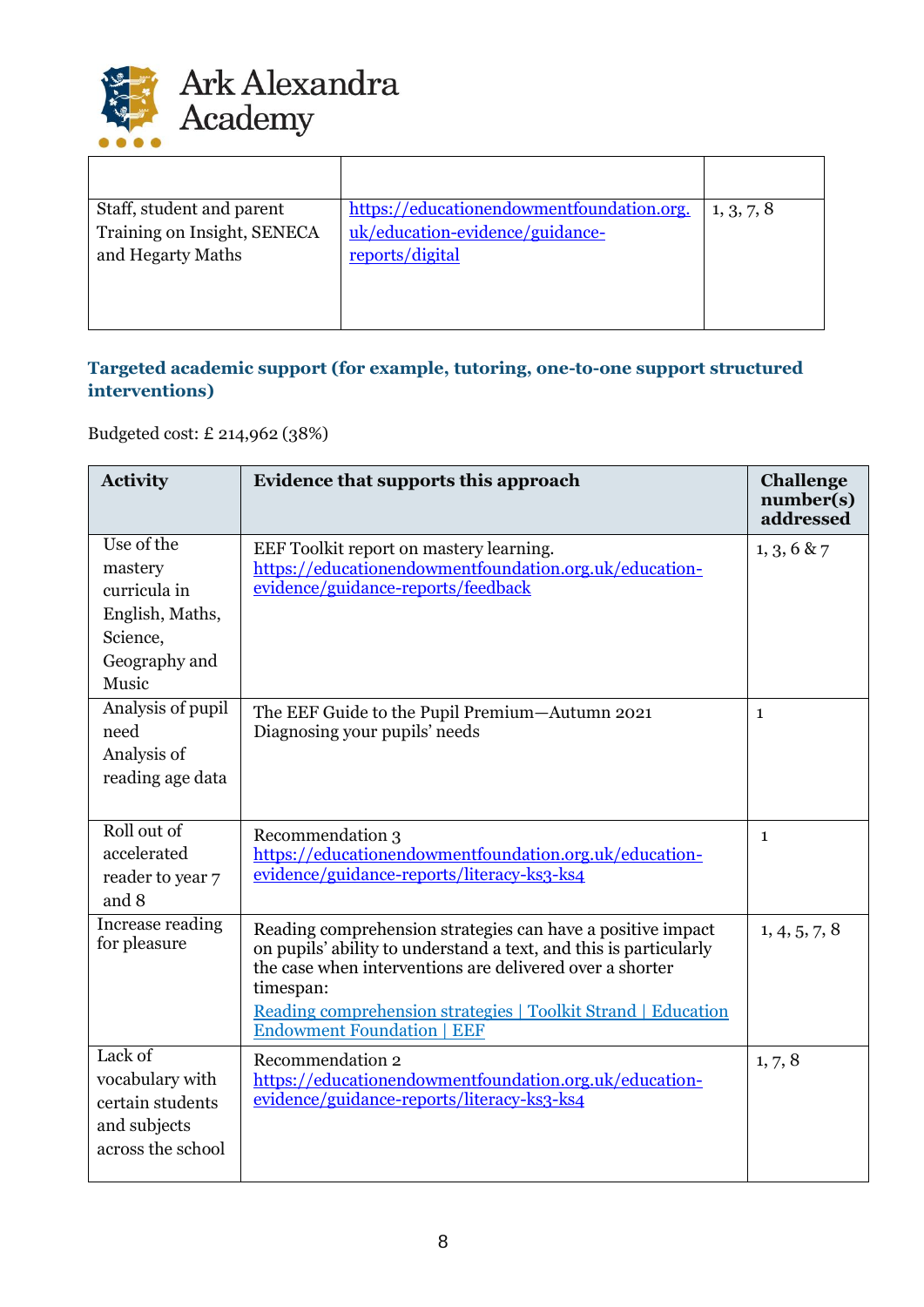

# Ark Alexandra<br>Academy

| Catch up                              | GL PTM assessments have identified a need for students to have                                       | 3, 7, 8                   |
|---------------------------------------|------------------------------------------------------------------------------------------------------|---------------------------|
| programme for<br>students with        | intervention to boost their understanding of numeracy                                                |                           |
| numeracy levels<br>below a certain    |                                                                                                      |                           |
| threshold e.g.                        |                                                                                                      |                           |
| Power of Two                          |                                                                                                      |                           |
|                                       |                                                                                                      |                           |
| Need to improve<br>core skills for PP | https://educationendowmentfoundation.org.uk/education-<br>evidence/guidance-reports/literacy-ks3-ks4 | 1, 2, 3, 4, 5,<br>6, 7, 8 |
| students as early                     |                                                                                                      |                           |
| as possible                           |                                                                                                      |                           |
| during secondary<br>years             |                                                                                                      |                           |
|                                       |                                                                                                      |                           |
| <b>GL PTM</b>                         | The EEF Guide to the Pupil Premium-Autumn 2021                                                       | 3                         |
| assessments have<br>identified        | Diagnosing your pupils' needs                                                                        |                           |
| a need for                            | https://educationendowmentfoundation.org.uk/education-                                               |                           |
| students to have                      | evidence/guidance-reports/maths-ks-2-3                                                               |                           |
| intervention to<br>boost their        |                                                                                                      |                           |
| understanding of                      |                                                                                                      |                           |
| numeracy                              |                                                                                                      |                           |
| Targeted<br>students to               | The EEF Guide to the Pupil Premium-Autumn 2021                                                       | 1, 2, 3, 7                |
| receive subject                       | Diagnosing your pupils' needs                                                                        |                           |
| support outside<br>school hours in    | Tuition targeted at specific needs and knowledge gaps can be an                                      |                           |
| small groups                          | effective method to support low attaining pupils or those falling<br>behind, both one-to-one:        |                           |
|                                       | One to one tuition   EEF (educationendowmentfounda-                                                  |                           |
|                                       | tion.org.uk)                                                                                         |                           |
|                                       | And in small groups:<br><b>Small group tuition   Toolkit Strand   Education Endowment</b>            |                           |
|                                       | <b>Foundation   EEF</b>                                                                              |                           |
| Targeted<br>students to               | Tuition targeted at specific needs and knowledge gaps can be an                                      | 4, 5, 6, 7, 8             |
| receive study                         | effective method to support low attaining pupils or those falling<br>behind, both one-to-one:        |                           |
| skills support                        | One to one tuition   EEF (educationendowmentfounda-                                                  |                           |
|                                       | tion.org.uk)                                                                                         |                           |
|                                       | And in small groups:                                                                                 |                           |
|                                       | <b>Small group tuition   Toolkit Strand   Education Endowment</b><br><b>Foundation   EEF</b>         |                           |
| Use of<br>Alternative                 | https://www.nfer.ac.uk/publications/etde01/etde01.pdf                                                | 6                         |
| provision                             |                                                                                                      |                           |
| There is a need to                    | The EEF Guide to the Pupil Premium-Autumn 2021                                                       | 1, 3                      |
| identify the gaps                     | Diagnosing your pupils' needs                                                                        |                           |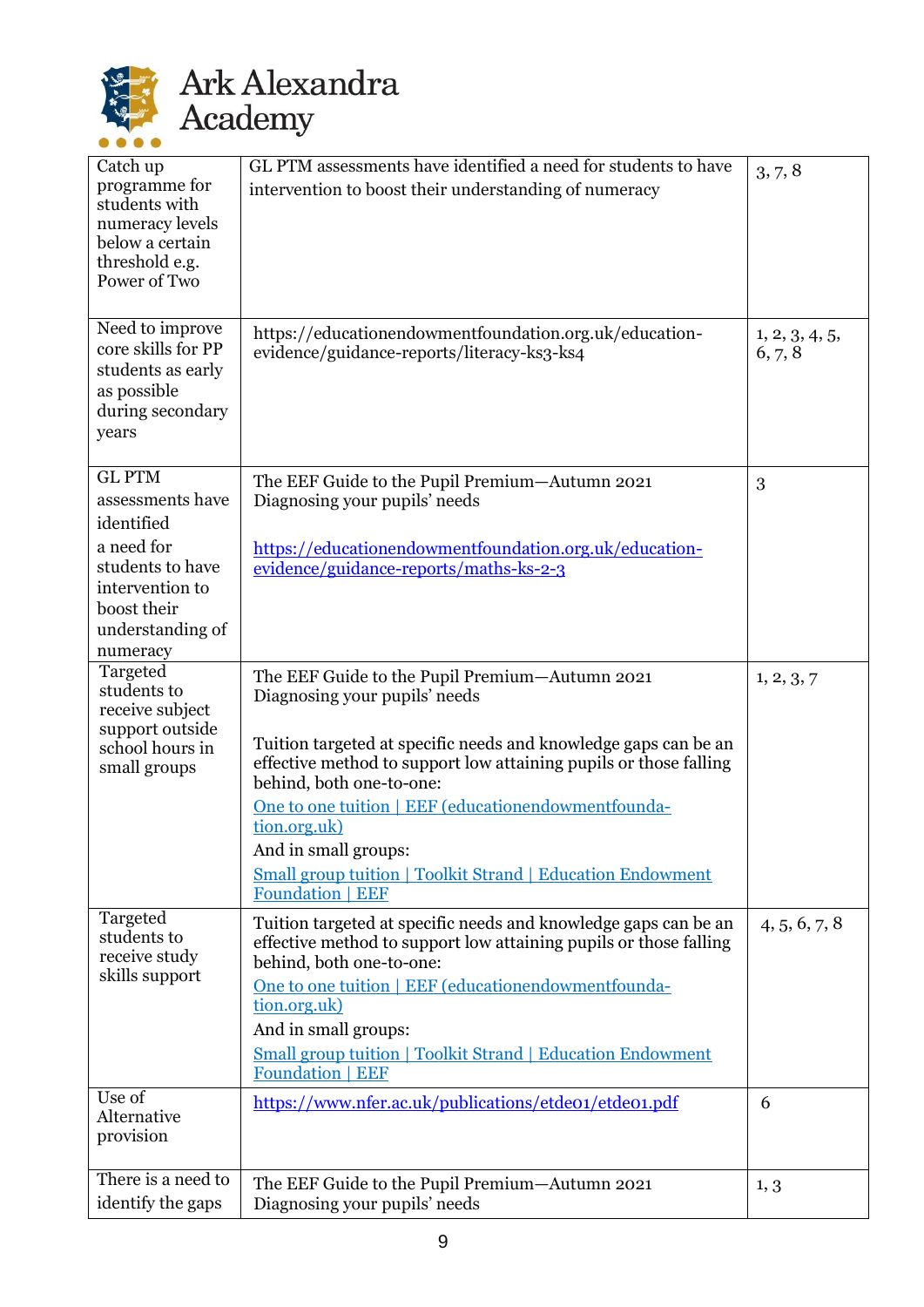

| in learning and<br>the knowledge<br>that was lost as<br>result of the<br>academy's<br>closure | https://educationendowmentfoundation.org.uk/education-<br>evidence/guidance-reports/digital<br>An article on Teacher Feedback to Improve Pupil Learning<br>(2021) states "assessment and feedback should focus on moving<br>learning forward, targeting the specific learning gaps that<br>pupils exhibit. Specifically, high quality feedback may focus on<br>the task, subject, and self-regulation strategies". |         |
|-----------------------------------------------------------------------------------------------|--------------------------------------------------------------------------------------------------------------------------------------------------------------------------------------------------------------------------------------------------------------------------------------------------------------------------------------------------------------------------------------------------------------------|---------|
| Use of MS teams<br>to teach                                                                   | https://educationendowmentfoundation.org.uk/education-<br>evidence/teaching-learning-toolkit/homework                                                                                                                                                                                                                                                                                                              | 2       |
| Launch SENECA<br>Learning                                                                     | https://educationendowmentfoundation.org.uk/education-<br>evidence/teaching-learning-toolkit/homework                                                                                                                                                                                                                                                                                                              | 2, 6, 7 |

# **Wider strategies (for example, related to attendance, behaviour, wellbeing)**

## Budgeted cost: £107,481

| <b>Activity</b>                                                                       | Evidence that supports this approach                                                                                                                                                                                                                                                                                                                                                                                                                                                                                                                                                                                                                                                                           | <b>Challenge</b><br>number(s)<br>addressed |
|---------------------------------------------------------------------------------------|----------------------------------------------------------------------------------------------------------------------------------------------------------------------------------------------------------------------------------------------------------------------------------------------------------------------------------------------------------------------------------------------------------------------------------------------------------------------------------------------------------------------------------------------------------------------------------------------------------------------------------------------------------------------------------------------------------------|--------------------------------------------|
| <b>Embedding effective</b><br>strategies to support<br>good mental health             | EIF's report on adolescent mental health found good evidence<br>that CBT interventions support young people's social and<br>emotional skills and can reduce symptoms of anxiety and de-<br>pression:<br>Adolescent mental health: A systematic review on the<br>effectiveness of school-based interventions   Early Intervention<br>Foundation (eif.org.uk)<br>Education Endowment Foundation (2021) states "the average<br>impact of behaviour interventions is four additional months'<br>progress over the course of a year. Evidence suggests that, on<br>average, behaviour interventions can produce moderate<br>improvements in academic performance along with a decrease<br>in problematic behaviours | 5, 6, 7,<br>8                              |
| Increased enrichment<br>opportunities for<br>students with PP<br>students prioritised | Development of cultural capital and skills required to bring<br>about social mobility.<br>Enrichment programme embedded, tracked and monitored.<br>Use of outside providers to enhance student offer.<br>Skills/competence and confidence mapped to the enrichment<br>activity so that the learning is explicit and measurable.<br>Crenna-Jennings (2018) states in the Education in England<br>Annual Report titled 'Key drivers of the disadvantaged gap'<br>"The evidence is conclusive that the home learning"<br>environment, including the extent to which children read with<br>their parents, learn the alphabet and numbers, sing songs,                                                              | 5, 6, 7, 8                                 |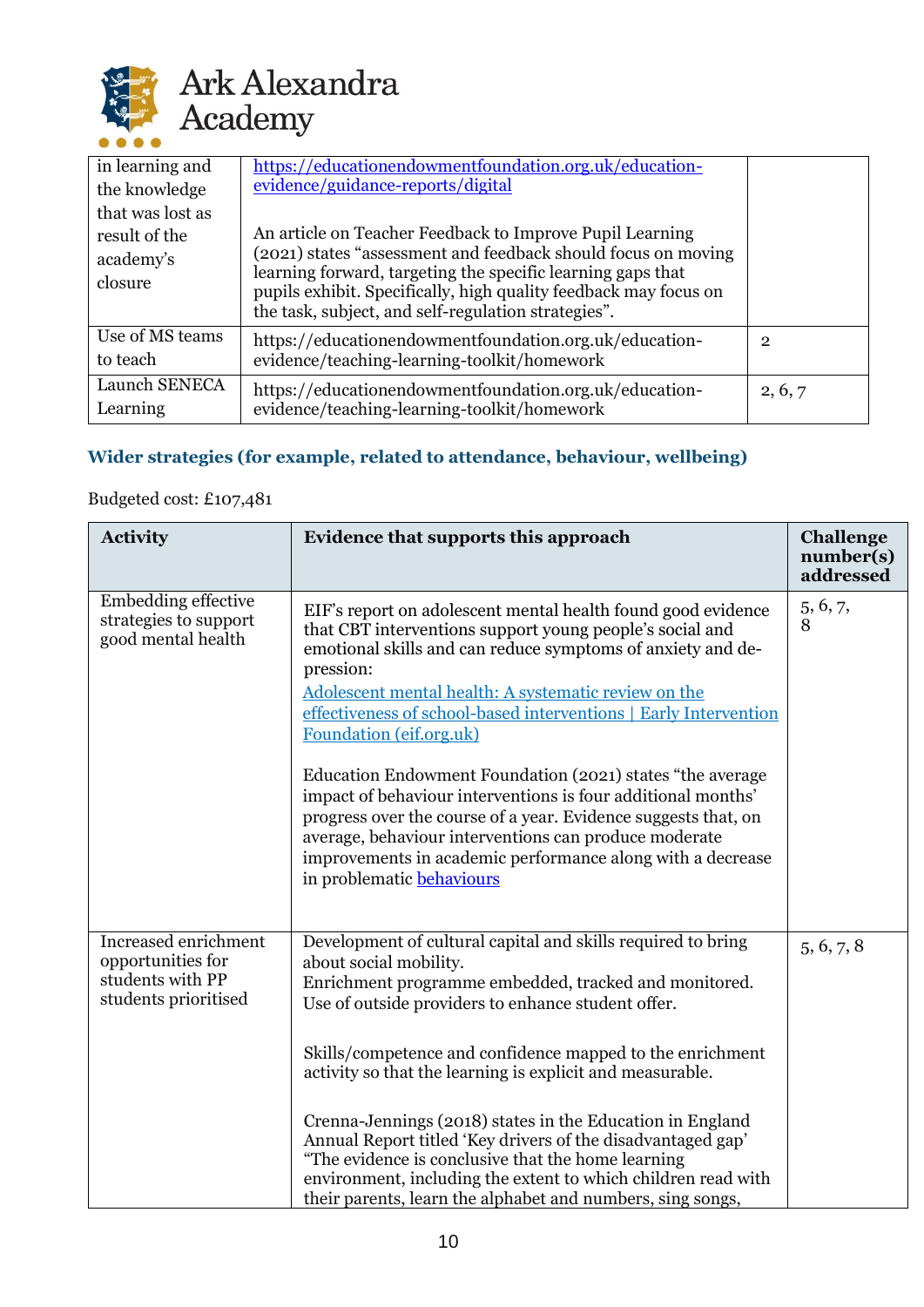

|                                                                                                                                                                                                                                                                                                                                                                                  | play games and go on educational visits, is crucial for the<br>development of skills that determine school attainment."<br>Additionally, "equal access to educational opportunities" helps<br>close the gap between disadvantaged pupils and their peers.<br>https://epi.org.uk/wp-content/uploads/2018/07/EPI-<br>Annual-Report-2018-Lit-review.pdf                                                                                                                                                                                                                                                                                                                                                                                                                                                                                                                         |            |
|----------------------------------------------------------------------------------------------------------------------------------------------------------------------------------------------------------------------------------------------------------------------------------------------------------------------------------------------------------------------------------|------------------------------------------------------------------------------------------------------------------------------------------------------------------------------------------------------------------------------------------------------------------------------------------------------------------------------------------------------------------------------------------------------------------------------------------------------------------------------------------------------------------------------------------------------------------------------------------------------------------------------------------------------------------------------------------------------------------------------------------------------------------------------------------------------------------------------------------------------------------------------|------------|
| Specifically target the<br>PP students. Focus on<br><b>STEM</b> in<br>the early years<br>Continue to monitor<br>destinations choices<br>All PP students will<br>engage in a work<br>experience placement.                                                                                                                                                                        | Teenagers who underestimate the education needed to get<br>their chosen job are more likely to end up not in education,<br>employment or training and young people from disadvantaged<br>backgrounds are disproportionately more likely to have career<br>aspirations that don't match their educational goals, according<br>to a new review of international evidence published today by<br>the Education Endowment Foundation (EEF) and supported<br>by Bank of America Merrill Lynch. However, good-quality<br>careers education can make a real difference to academic,<br>social and economic outcomes.<br>https://educationendowmentfoundation.org.uk/news/poorer-<br>young-people-more-likely-to-have-career-aspirations-that-<br>dont-match<br>https://educationendowmentfoundation.org.uk/education-<br>evidence/teaching-learning-toolkit/aspiration-interventions | 5, 6, 7    |
| Year 7 and 8 university<br>of Sussex - First<br><b>Generation Scheme</b>                                                                                                                                                                                                                                                                                                         | https://educationendowmentfoundation.org.uk/education-<br>evidence/teaching-learning-toolkit/aspiration-interventions                                                                                                                                                                                                                                                                                                                                                                                                                                                                                                                                                                                                                                                                                                                                                        | 5, 6, 7    |
| Year 10 and 11 Uni<br>connect workshops -<br><b>YES</b>                                                                                                                                                                                                                                                                                                                          | https://educationendowmentfoundation.org.uk/education-<br>evidence/teaching-learning-toolkit/aspiration-interventions                                                                                                                                                                                                                                                                                                                                                                                                                                                                                                                                                                                                                                                                                                                                                        | 5, 6, 7    |
| Attendance team lead to<br>ensure rigorous action<br>taken on daily basis<br>with a focus on<br>improving attendance<br>for PP students. Heads<br>of Year appointed who<br>are nonteaching. Allows<br>high visibility and<br>detailed involvement<br>with most vulnerable<br>students to support<br>attendance, behaviour,<br>welfare and attitude to<br>lessons/learning/exams. | Embedding principles of good practice set out in DfE's<br><b>Improving School Attendance advice.</b>                                                                                                                                                                                                                                                                                                                                                                                                                                                                                                                                                                                                                                                                                                                                                                         | 5, 6, 7    |
| Ensuring that the ways<br>we communicate with<br>students and how we<br>train students to talk to<br>each other has a proven<br>track record of impact:                                                                                                                                                                                                                          | <b>Small group tuition   Toolkit Strand   Education Endowment</b><br><b>Foundation   EEF</b><br>UK Government National Covid Catch Up Plan                                                                                                                                                                                                                                                                                                                                                                                                                                                                                                                                                                                                                                                                                                                                   | 1, 3, 6, 7 |
| Talking theories                                                                                                                                                                                                                                                                                                                                                                 |                                                                                                                                                                                                                                                                                                                                                                                                                                                                                                                                                                                                                                                                                                                                                                                                                                                                              |            |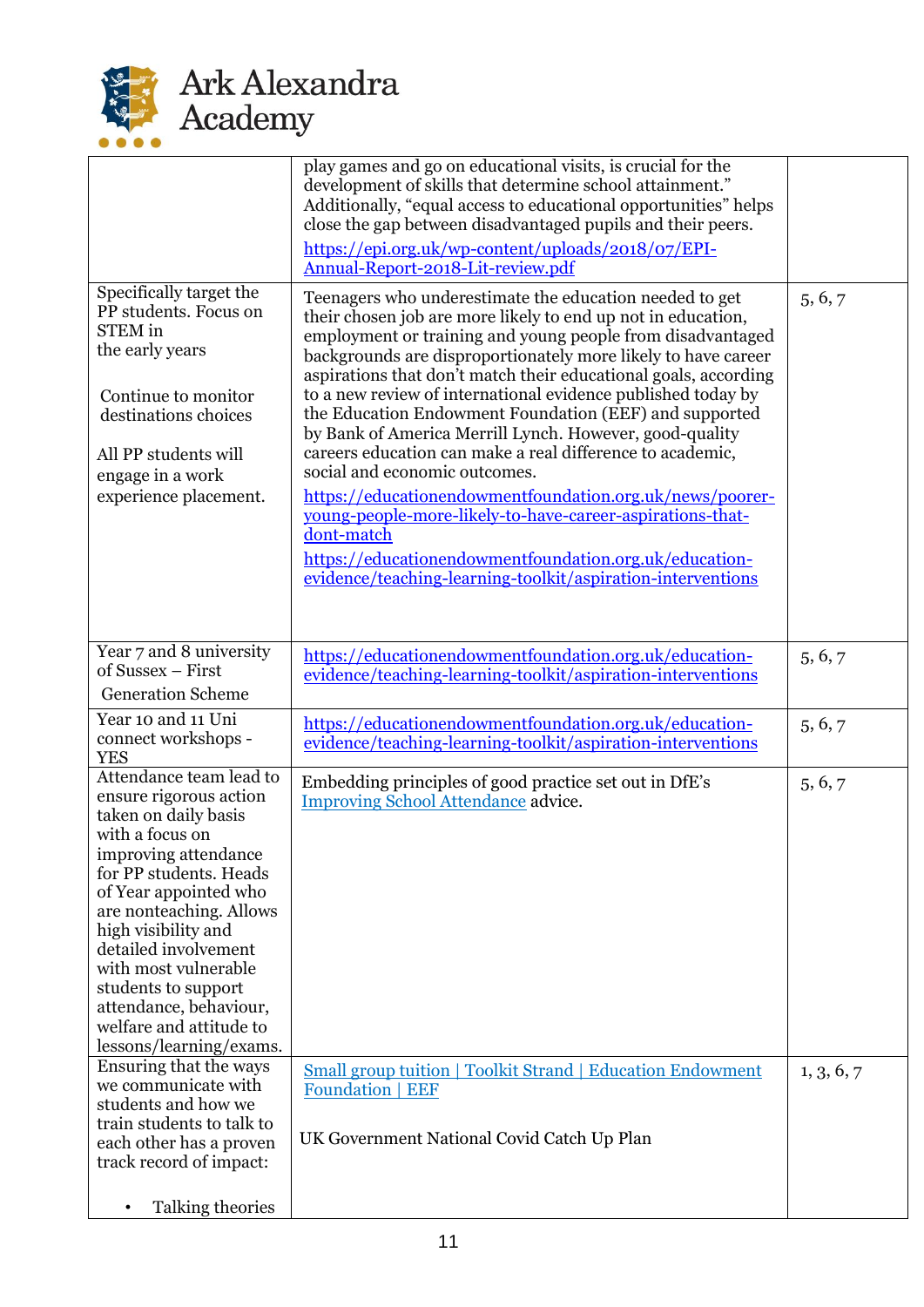

| Girls on boards<br>$\bullet$<br>Anti-bullying                           |                                                                                                                                                                                                        |         |
|-------------------------------------------------------------------------|--------------------------------------------------------------------------------------------------------------------------------------------------------------------------------------------------------|---------|
| Ensure the basic needs<br>of the most vulnerable<br>students are<br>met | Based on our experiences and those of similar schools to ours,<br>we have identified a need to set a small amount of funding<br>aside to respond quickly to needs that have not yet been<br>identified | 5, 6, 7 |
| Targeted students to<br>receive support and<br>monitoring from East     | One to one tuition   EEF (educationendowmentfounda-<br>tion.org.uk)                                                                                                                                    | 6, 7    |
| <b>Sussex Behaviour and</b><br>Attendance Service.                      | UK Government National Covid Catch Up Plan                                                                                                                                                             |         |
| Monitoring of the                                                       |                                                                                                                                                                                                        |         |
| impact of                                                               |                                                                                                                                                                                                        |         |
| <b>ESBAS</b>                                                            |                                                                                                                                                                                                        |         |

**Total budgeted cost: £** *[insert sum of 3 amounts stated above]*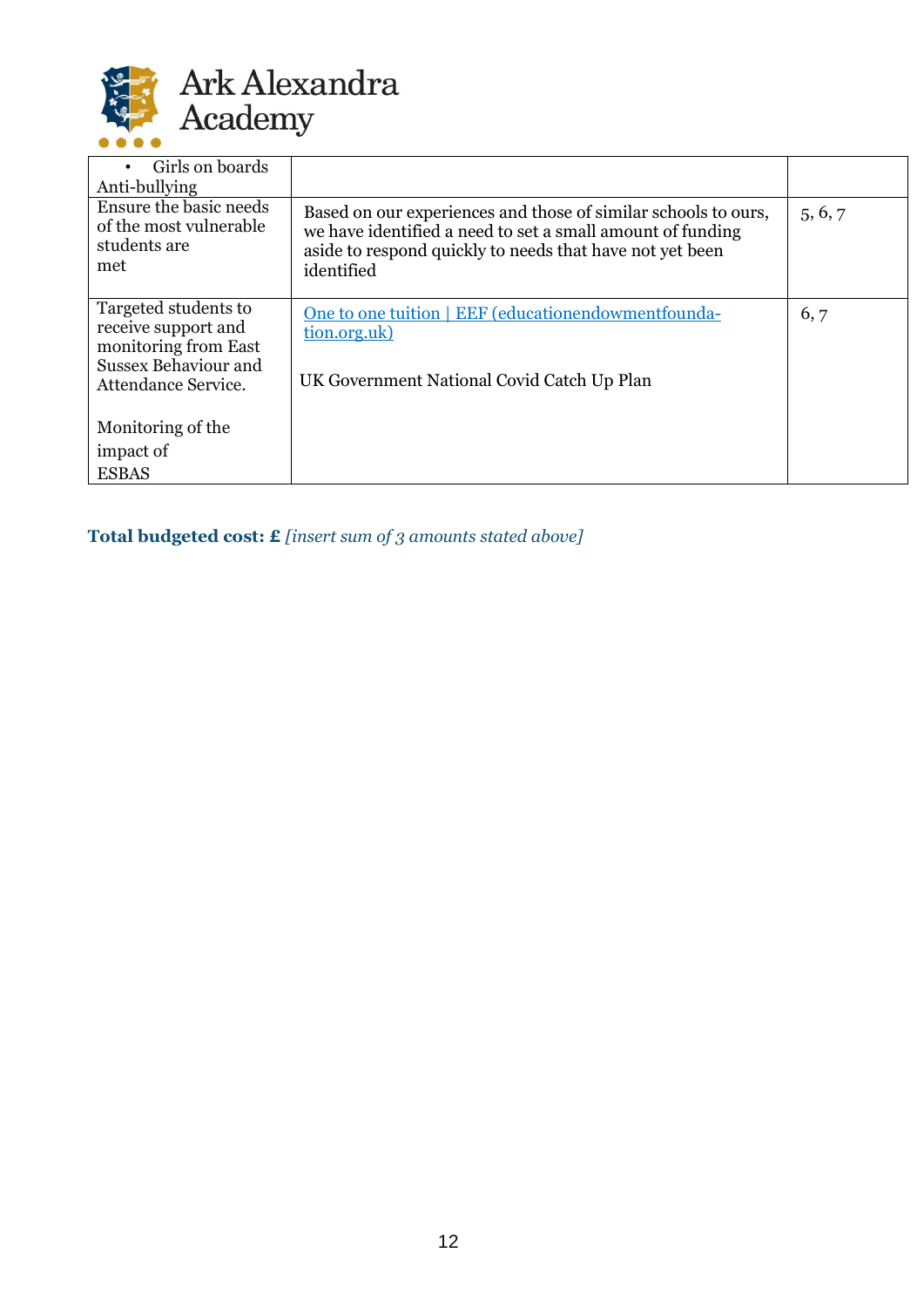

#### **Part B: Review of outcomes in the previous academic year**

#### **Pupil premium strategy outcomes**

The academic year 2020-2021 continued to be categorised by disruption to face to face teaching, which affected all students. The effect of this disruption has, however, disproportionately affected disadvantaged students.

- According to an EEF analysis on the impact of Covid 19 on attainment: 'for both reading and maths, the gap is estimated to be the equivalent of seven months' learning'".<sup>1</sup>

- According to UK Government analysis of learning loss during the pandemic: In terms of raw 'learning loss' secondary aged pupils in high-FSM schools experienced the greatest loss of 3.7 months and those in low-FSM schools experienced no loss (achieving around 0.3 months higher than pupils with similar prior attainment in 2019/20).<sup>2</sup>

- A No More Marking analysis of Year 7 pupils in October 2020, found that Year 7 pupils were 22 months behind where they were expected to be.<sup>3</sup>

- Analysis of national teacher assessed GCSE grades in 2021 shows that the disadvantage gap has widened, particularly at grades 7 and above.<sup>4</sup>

#### **Implementation**

- **1. Improved self-confidence, self-esteem, and participation in learning**
- **2. Self-regulation in the classroom, through class teaching**
- **3. Inclusive teaching and curriculum equity**
- Teachers have access to a range of strategies to support pupil premium learnings this can be accessed on SharePoint under the Pupil premium area. Strategies and key pupil premium students are communicated weekly via the staff bulletin.
- Sixth form learning mentors- Year 11 pupil premium students assigned a Sixth form mentor for one-to-one revision on a weekly basis
- Ongoing CPD plans examine the barriers students face which can cause a lack of self-esteem in lessons.
- Learning walk- Pupil premium focus JHO & KRI- Contact HoDs with targeted strategies based on learning walk
- Intent for each unit shared with students and linked to prior and future learning so all students understand the relevance
- Quality first teaching Teachers focus on clear precise expositions supported with a model of excellence so all students can engage, and all students know what excellence looks like.
- All students are offered a broad curriculum, The curriculum is not narrowed for PP students.

<sup>1</sup> https://educationendowmentfoundation.org.uk/news/eef-publishes-new-research-on-the-impact-of-covid-19-partial-school-closures 2

https://assets.publishing.service.gov.uk/government/uploads/system/uploads/attachment\_data/file/962330/Learning\_Loss\_Report\_1A \_-\_FINAL.pdf

<sup>3</sup> https://blog.nomoremarking.com/baseline-secondary-writing-have-year-7-pupils-gone-backwards-5497ac10b894

<sup>4</sup> https://ffteducationdatalab.org.uk/2021/08/gcse-results-2021-has-this-years-grading-system-impacted-some-more-than-others/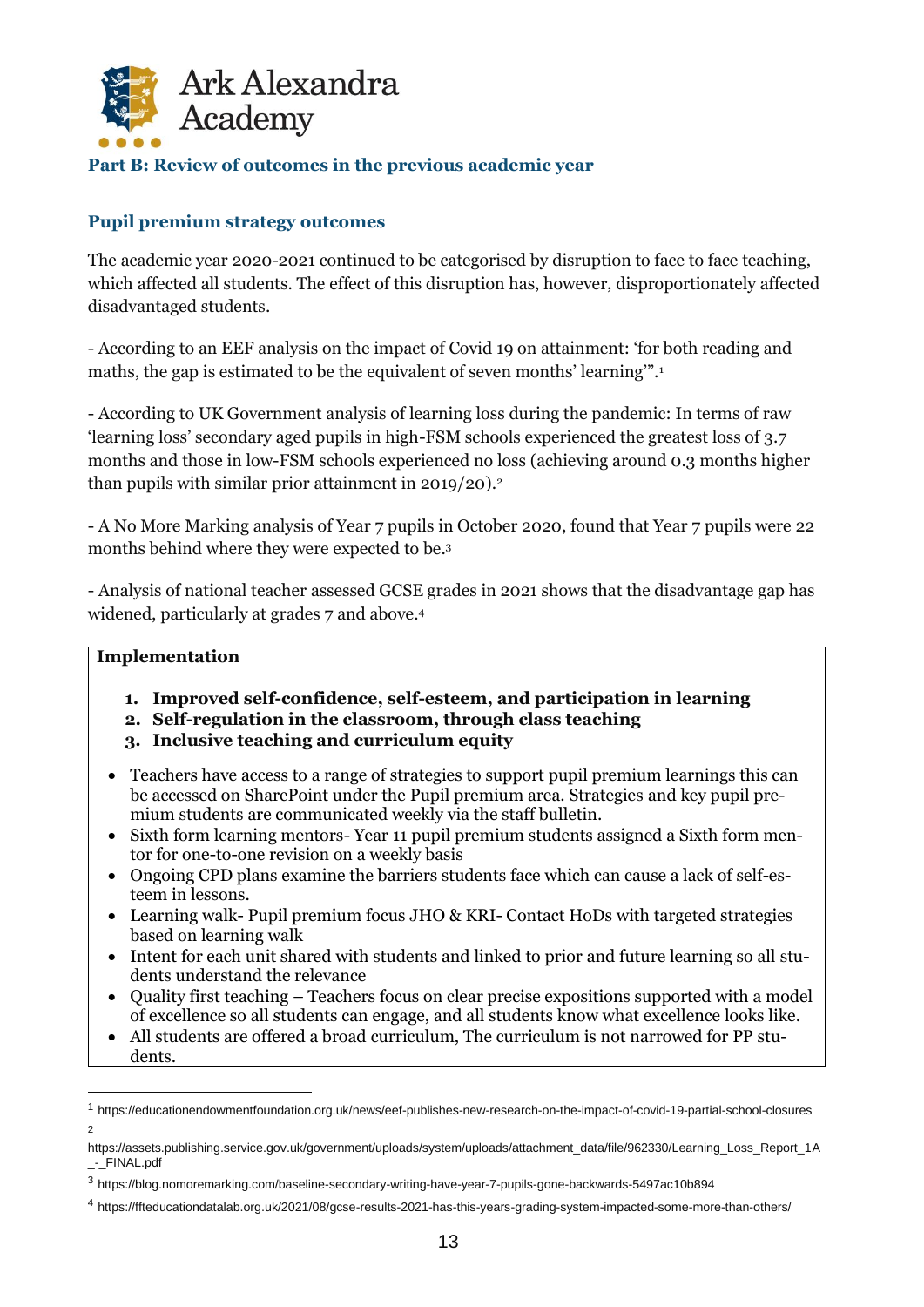

- PP and SEND students feature as part of the staff weekly bulletin, with information on the students shared as well as best practice for these students
- Mixed attainment in Maths and English in year 7 to raise and challenge expectations

#### **4. Remove barriers to learning created by poverty, family circumstance and background**

- 1650+ students issued with a Chromebook and internet dongle
- Response from PP voice- All PP Year 11 students have received revision guides to support self-confidence within lessons.
- All PP students are given a pencil case of equipment once a term which will support their participation in lessons.
- Additional communication to parents regarding mock timetables and access to resources (Response to Pupil voice results)

#### **5. Narrow the attainment gaps between disadvantaged pupils and their non-disadvantaged counterparts both within school and nationally**

• Big focus on attendance- Meeting with attendance officer on a fortnight basis to review attendance plans and barriers to attendance. Regularly review strategies with the HoYs and tutors

Current figures:

| Attendance                | 2019-20 | 2020-21 | 2021-YTD |
|---------------------------|---------|---------|----------|
|                           |         |         |          |
| Whole School              | 91.2    | 92.4    | 91.8     |
| <b>Pupil Premium</b>      | 87.6    | 88.9    | 88.6     |
| <b>SEND</b>               | 81.6    | 87.3    | 85.9     |
| <b>Persistent Absence</b> | 27.0    | 20.8    | 24.1     |

- •
- Pupil premium funding prioritised for students with transport issues which is negatively impacting attendance
- Pupil premium students who are above 90% attendance but are in danger of falling under the benchmark due to dysfunctional family life referred for a EHKW
- PP students in the sixth form are performing in line with or better than non-PP students
- •

#### **6. Access a wide range of opportunities to develop their knowledge and understanding of the world**

- 63% of students undertaking peripatetic music lessons are PP with 75% funding from the school
- 25% of students undertaking enrichment are PP students
- 30 % Part of school council- opportunities with the youth local council
- CCF & Duke of Edinburgh enrichment- funding provided for PP
- Villiers Park- Youth employment agency 35 PP students
- Homework support intervention for PP students- invitation for parents
- 80% of last year's students who went to Russell Group Universities were PP all receiving bursaries
- Over the last three years 3 PP students have received nearly  $\pounds$ 70,000 in Ark bursaries to attend University. Two of them receiving £30,000 each.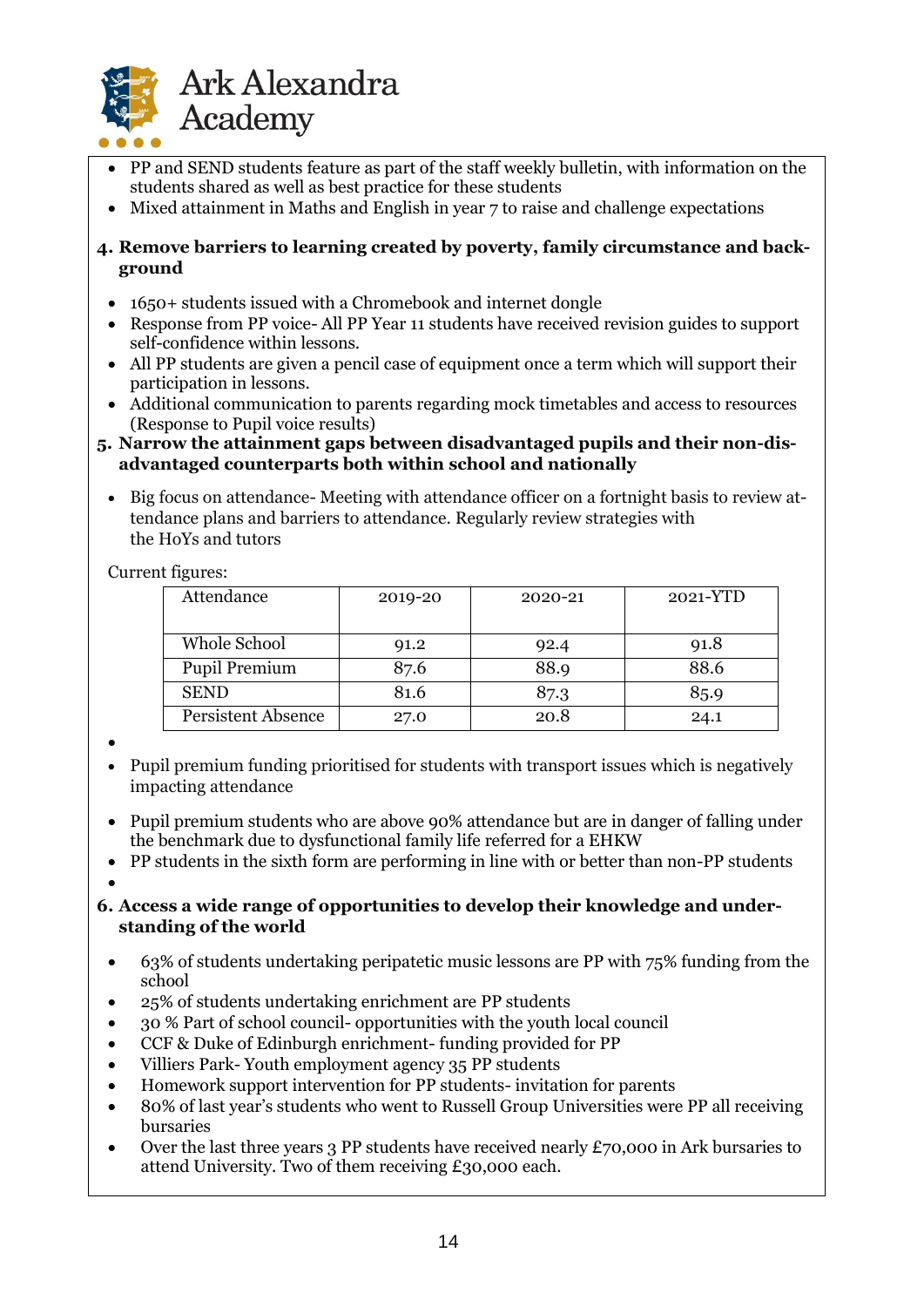

#### **Next steps:**

- Review the latest assessment data and work with HoDs regarding PP intervention
- 360 pupils premium PLP based on triangulation of parent, teacher, and pupil voice
- Ongoing CPD sessions with teaching staff that examine the barriers PP students face which can cause the attainment gap lessons
- PP budget to fund additional opportunities for career interview practice
- Continue to identify and review gaps with PP attendance

#### **Externally provided programmes**

*Please include the names of any non-DfE programmes that you purchased in the previous academic year. This will help the Department for Education identify which ones are popular in England*

| Programme | Provider |
|-----------|----------|
|           |          |
|           |          |

## **Service pupil premium funding (optional)**

*For schools that receive this funding, you may wish to provide the following information:* 

| <b>Measure</b>                                                                    | <b>Details</b> |
|-----------------------------------------------------------------------------------|----------------|
| How did you spend your service pupil<br>premium allocation last academic year?    |                |
| What was the impact of that spending on<br>service pupil premium eligible pupils? |                |